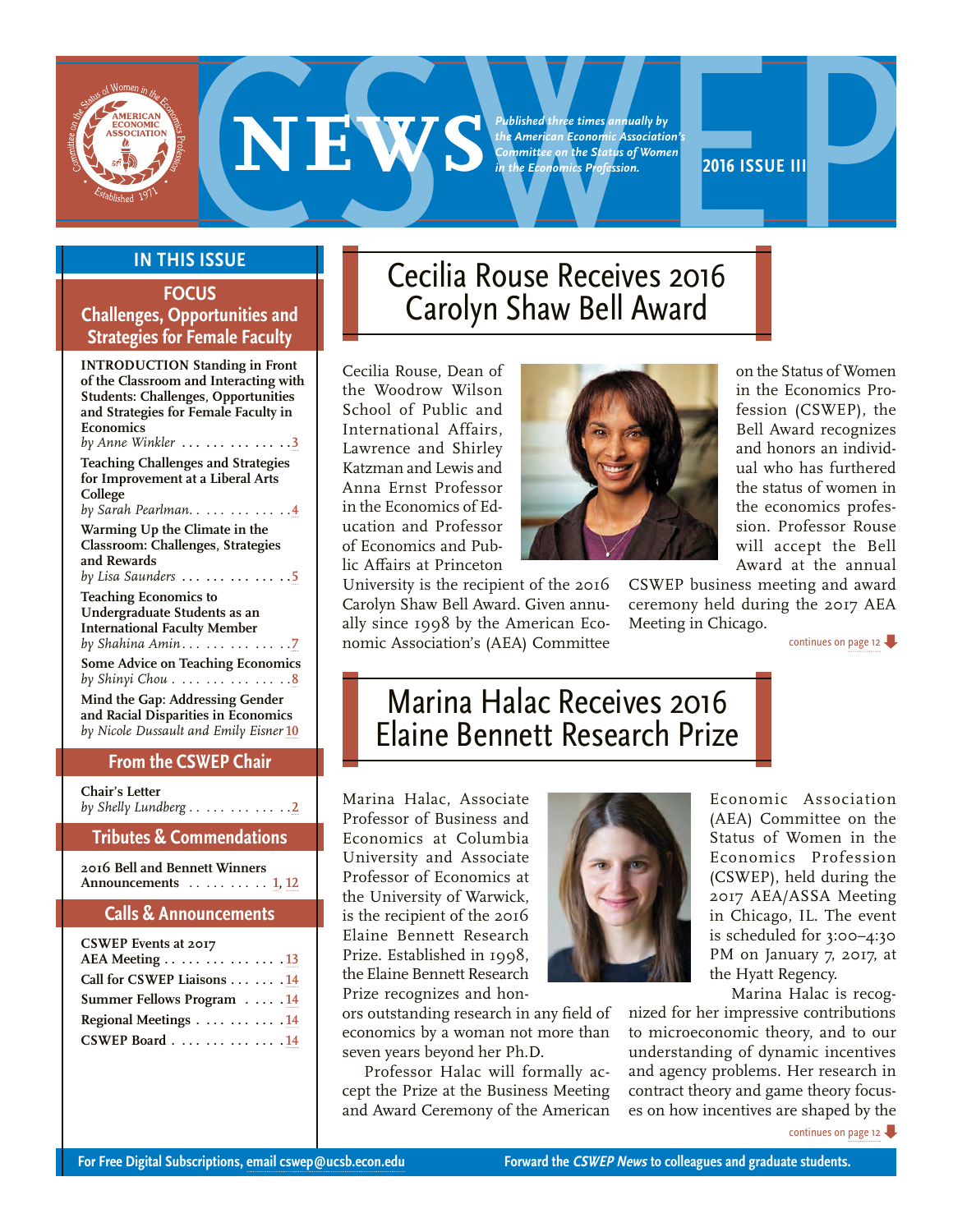#### **Contributors**

<span id="page-1-0"></span>

**Shinyi Chou,**  Frank L. Magee Distinguished Professor of Economics, Lehigh University

**Nicole Dussault,**  MD student, Pritzker School of Medicine, University of Chicago



**Shelly Lundberg,**  Leonard Broom Professor of Demography, Department of Economics, University of California, Santa Barbara



**Lisa Saunders,**  Associate Professor of Economics, University of Massachusetts Amherst



Associate Professor of Economics, University of Northern Iowa

**Shahina Amin,** 





**Emily Eisner,**  PhD student, Department of Economics, University of California, Berkeley



**Sarah Pearlman,** Associate Professor of Economics, Vassar College



**Anne E. Winkler,**  Chair, Department of Economics, and Professor of Economics and Public Policy Administration, University of Missouri-St. Louis

# **Shelly Lundberg**

Let me begin by congratulating Cecilia Rouse, who is the recipient of the 2016 Carolyn Shaw Bell Award, and Marina Halac, winner of the 2016 Elaine Bennett Research Prize. Cecilia is Dean of the Woodrow Wilson School of Public and International Affairs, Lawrence and Shirley Katzman and Lewis and Anna Ernst Professor in the Economics of Education and Professor of Economics and Public Affairs at Princeton University and is being honored for her contributions to the status of women in economics. Marina is Associate Professor of Business and Economics at Columbia University and Associate Professor of Economics at the University of Warwick and is being recognized for outstanding research in her early career. Presentation of these awards will take place at the CSWEP Business Meeting during the 2017 AEA/ASSA Meeting in Chicago. This event is scheduled for **3:00–4:30PM on January 7, 2017,** at the Hyatt Regency Chicago, and the celebration will continue at a reception in the awardees' honor that evening from **6:00–7:30PM.** On behalf of the CSWEP Board I invite you join us to celebrate and honor their contributions to economics and to women in economics.

The 2017 AEA/ASSA Meeting in Chicago is fast approaching, and CSWEP will be there with a full program of events that include paper sessions, mentoring programs and presentation of the 2016 *Annual Report on the Status of Women in the Economics Profession* at the Business Meeting. Full details are available in this issue and at cswep.org. More events are in the planning stages, so stay tuned.

This year, CSWEP is presenting paper sessions in three research areas (rather than the traditional two) to reflect the broad interests of female economists more effectively. Two sessions focus on the economics of gender (organized by Kevin Lang and Laura Argys),

# From the Chair

including a session on gender in the economics profession. There will also be sessions on the economics of education (organized by Petra Todd and Karen Conway) and on environmental economics (organized by Meredith Fowlie, Catherine Wolfram and Anne Winkler). Placement in one of these sessions continues to be highly competitive, with over 120 papers submitted and only 24 selected. Of these, nine will be chosen for inclusion in the 2017 *Papers and Proceedings* issue of the *American Economic Review.*

Helping young economists acquire the skills they need to succeed has always been an important goal of CSWEP activities, and we will be sponsoring several mentoring events at the AEA/ASSA Meeting. The Mentoring Breakfasts for Junior Economists, organized by Amalia Miller, are scheduled for **Sunday, January 8, 2017, from 8:00–10:00AM**  and **Friday, January 6, 2017, from 8:00– 10:00AM.** Senior economists will be available to answer questions and provide advice at topic-themed tables. Feedback from previous participants in these breakfasts has been overwhelmingly positive. We encourage economists within six years of their PhD as well as graduate students on the job market to preregister for these events (details in this issue and at cswep.org) and participate. For the third year, we will also be offering a Mentoring Breakfast for Mid-Career Economists, scheduled for **Saturday, January 7, 2017, from 8:00– 10:00AM,** organized by Ragan Petrie. At the end of the AEA/ASSA Meeting, the 2017 CeMENT Mentoring Workshop for Faculty in Doctoral Programs will begin. This intensive and effective mentoring experience is consistently oversubscribed and relies on the generous donation of time from senior mentors, who have been recruited by Director Kosali Simon.

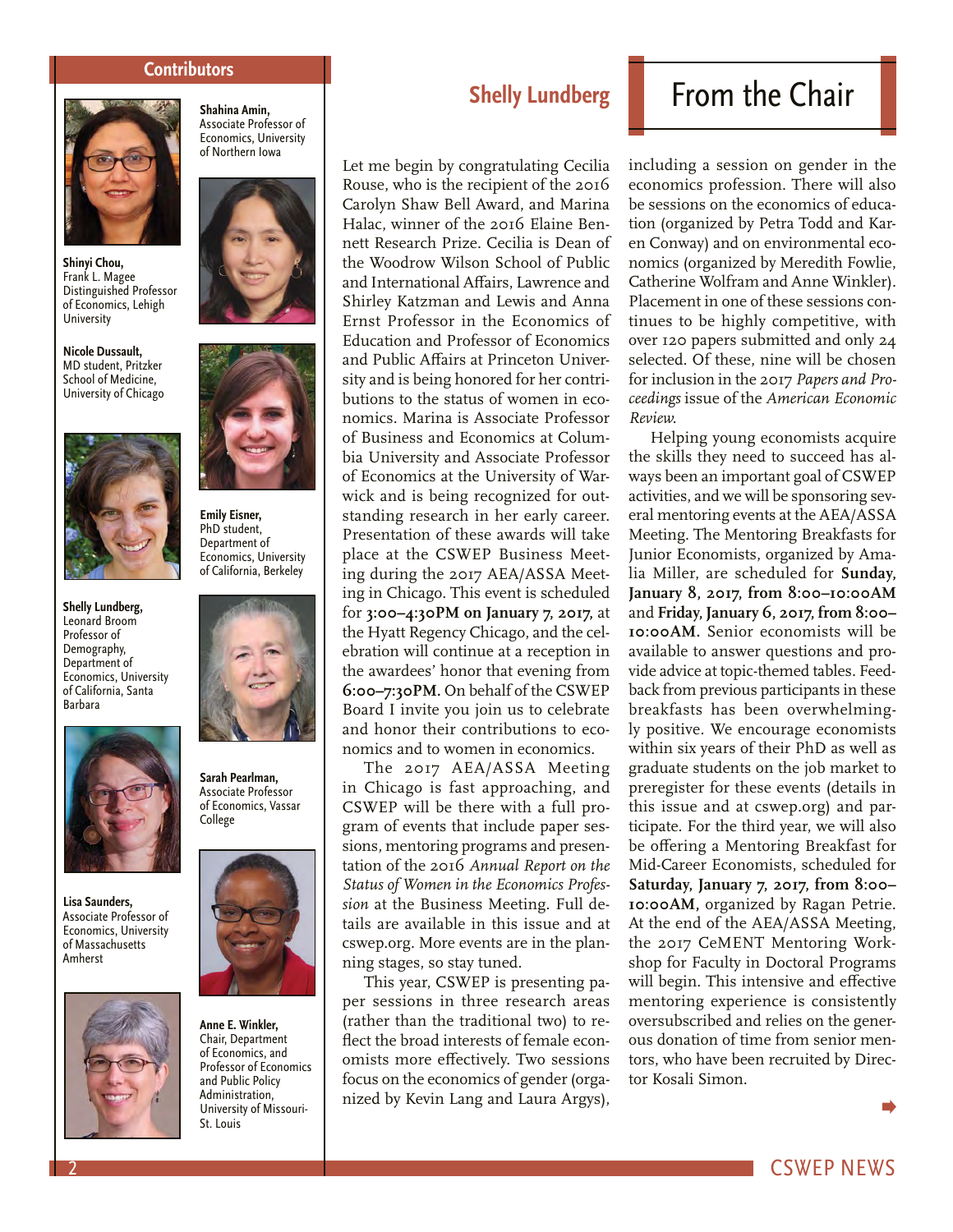# <span id="page-2-0"></span>Standing in Front of the Classroom and Interacting with Students: Challenges, Opportunities & Strategies for Female Faculty in Economics

# **Anne E. Winkler**

Economics remains a male-dominated field, particularly white males, both in terms of faculty and students. What is it like to stand in front of a classroom of students or interact with students one-on-one in your office when you do not conform to the standard picture? Women faculty in economics are more likely to be directly challenged by their students about course content, deadlines and grading and are disproportionately asked for special favors (e.g., being able to take an exam at a non-standard time, offering an independent study and the like.) At times, these experiences can border on outright intimidation. The difficulties are magnified for women who are junior in age or rank, members of minority groups and international faculty members. Further compounding the situation is the view that higher education should be "customer-friendly"—basically that faculty should be responsive to students' demands. Since women have long provided "caring labor," the customer-service view of higher education reinforces students' expectation that women faculty will be more understanding and less demanding than their male counterparts.

In this issue, four female faculty members share their experiences and the solutions they have come up with as a result of trial and error, consulting with colleagues and utilizing available institutional teaching resources. Sarah Pearlman was recently promoted to Associate Professor at Vassar College. At Vassar—an all-women's college until 1969—she finds herself teaching economics to classes that are 80 percent male. Vassar students are demanding of her time and she has established guidelines that manage their expectations and allow her to get research done. Lisa Saunders is Associate Professor at the University of Massachusetts Amherst. As an African-American woman, she confronts a "chilly" climate and has learned to deal with student interactions "with grace and dignity." Shahina Amin, Associate Professor at University of Northern Iowa, describes herself as a "petite brown female professor with a funny accent." She is conscious of what makes her different and has adopted a variety of practices to be effective in the classroom. Shinyi Chou is Professor of Economics at Lehigh University and grew up in Taiwan. She was not initially familiar with higher education in the US and, over time, has made shifts in how she delivers course content. She describes innovative approaches that she is using and offers a wealth of practical advice.

What I take away from reading these four essays is that I wish I had had an opportunity to read them 25-plus years ago when I was a brand-new assistant professor. I would have greatly benefitted from the advice and support they offer. Fast forwarding to 2016, these essays offer fresh ideas on how to better manage interactions with students, and more generally, improve the teaching side of the job.  $\blacksquare$ 

# **[From the Chair](#page-1-0)**

In the Focus section of this issue of CSWEP News, organized and introduced by Anne Winkler, four female professors share their experiences in front of the classroom and the strategies they have devised for teaching and mentoring economics students successfully. In a male-dominated field and in "customer-friendly" campus environments, female faculty face particular challenges in their interactions with students, challenges that can be heightened for women who are junior, members of minority groups or international faculty. The advice these four writers provide is insightful and broadly applicable, and their stories resonate for many of us. I encourage

you to share this issue with colleagues and students who are in the early stages of their teaching careers—they are likely to find it both helpful and inspirational. Also in this issue, two young economists outline steps that economics departments could take to gender and race diversity among economic researchers.

I'd like to thank the CSWEP Board members and affiliates who have contributed so much to CSWEP's mission this year as award committee members, mentors, event organizers, authors and CSWEP departmental liaisons.

Happy holidays! I hope to see you all in Chicago in January.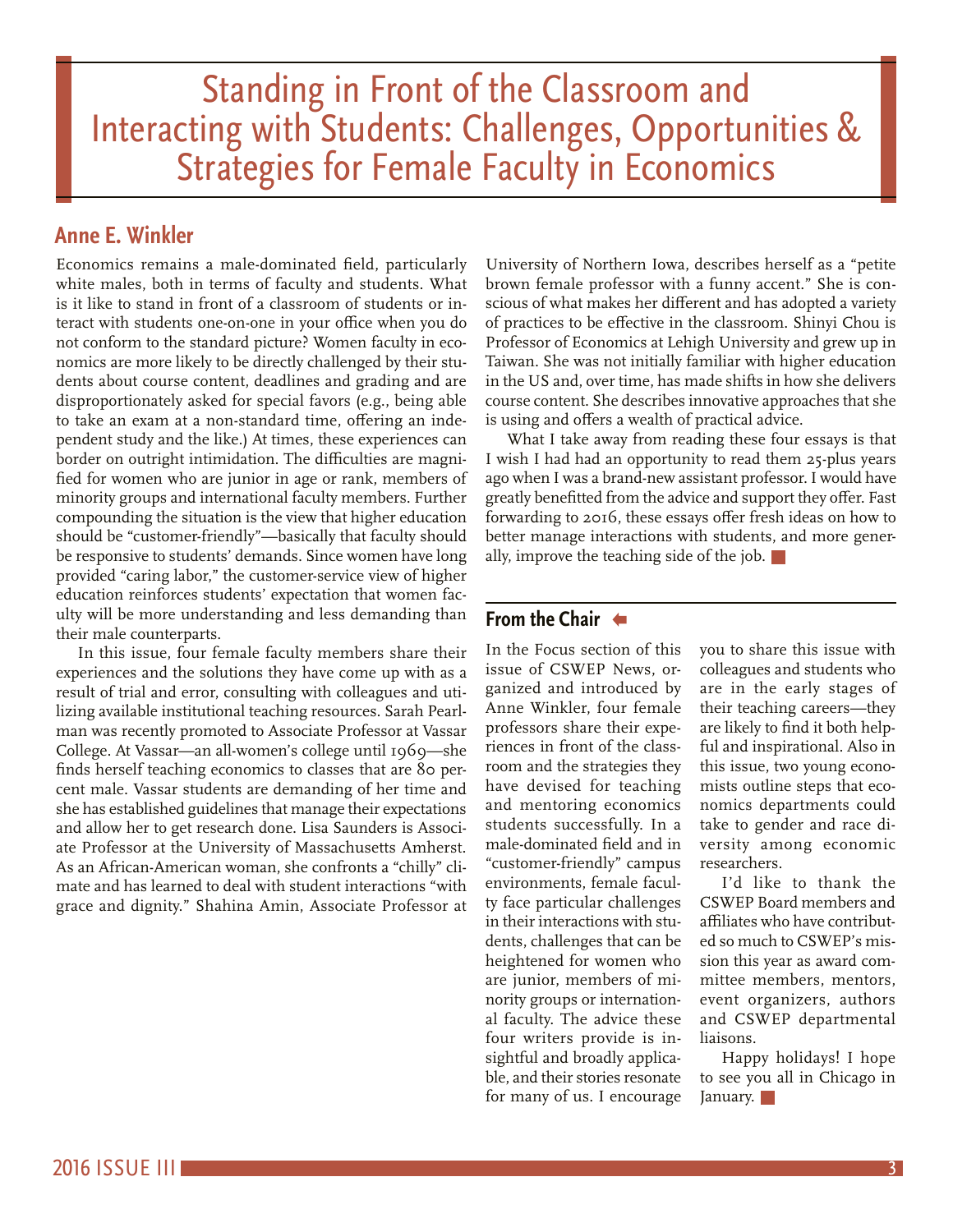# <span id="page-3-0"></span>**Sarah Pearlman**

I work at a small liberal arts college that does not have master's or PhD programs or a business school. For most of its history my institution, Vassar, was well known as a single-sex college for women. However, in 1969 the college opened its doors to men, and today men make up approximately 45% of the student body. While the student body is majority female, the economics major is majority male. Furthermore, the main course I teach—financial markets—is overwhelmingly male. In the nine years during which I have taught this course at Vassar the percentage of male students has ranged from 60% to 80%. These numbers seem in line with national averages, and thus despite Vassar's history as a women's college, the gender composition of our classes probably is typical.

The other thing to note is that our students actively engage with faculty. They regularly come to office hours, send frequent emails and have a lot to say in course evaluations. This engagement makes them really fun to teach but also means they expect a lot. They are not shy about pushing for things they want or expressing their discontent.

Although Vassar has been my only job after graduate school, it has not been my only job, as I worked on Wall Street for several years before getting my PhD. I therefore was used to aggressive, male-dominated environments by the time I arrived here. Despite this, I faced some of the pushback from students that is typical for new faculty. This included: students trying to use me as their personal tutor; requests for meetings outside of office hours; attempts to hijack class time; disrespectful language in emails ("yo Sarah, I'm free during the following weekend times to get help on my problem set"); brazen admittances

of not doing the work for class; disputes over course content; and arguments over grades. These encounters largely took place during my first year and left me feeling disrespected and angry. I seethed at the thought that my senior, male colleagues might not face the same problems and became mildly hostile towards the students as a result.

After several semesters, however, I realized that being angry and resentful didn't help. It didn't help me gain the students' respect, it didn't transform me into a senior, male professor and it definitely didn't help me like teaching. Therefore, I decided to be proactive, putting mechanisms in place that minimized my stress and anger. My goal was selfish—it was to improve *my* work experience. I figured that if I liked teaching more, there would be positive spillovers for the students in the form of better pedagogy. Overall, this has been the case. After changing my strategy students did better on assignments and my teaching evaluations improved. Furthermore, the level of pushback fell to a level that is typical for any faculty member. Now when I compare notes with my colleagues, our stories seem about the same.

Below I provide a list of the mechanisms that seemed most effective at improving my experience. Many are the result of needing to balance teaching and research at a place where students demand a lot of attention. The unifying theme, however, is the need to tell students that your goal is for them to learn useful material and the role you play in helping them achieving that goal. Combined, this helps gain student support and establish your authority, both of which are a constant challenge for female faculty facing largely male classrooms.

# **Require your expectations**

After my first year I started making class preparation mandatory. For example, in one class I expect students to review the calculation of a mean, variance and covariance by a particular date. My first year I handed out a review sheet, told students to look at it and assumed that being prepared for class was sufficient motivation to do the work. I soon learned this was not sufficient motivation, as the students did not do the review and were confused and hostile in class. Shaming them had no effect.

Under the goal of maximizing my welfare I made subsequent review or reading exercises mandatory. They now are worth an insignificant number of points and yet everyone does them. While this seems heavy handed, it prepares students for class and eliminates an opportunity for conflict. At my institution students respond to points, not shame. They will do lots of work for minimal points, and I've decided to embrace an incentive structure that works.

## **Have a sales pitch**

I've found that Vassar students actually don't get upset about more work or difficult exams. They get upset if they feel blindsided by the level of rigor and/or if the reasons for this rigor are unknown. So honing the sales pitch for a given exercise or course is important as it reduces angst. Of course the most compelling sales pitch is, "I'm trying to teach you information or skills that are useful to you, and this is the best way to do that." While this is pretty obvious to us, it isn't necessarily obvious to them. In the absence of some communication many students think our real motivation is to torture them.

What constitutes an effective sales pitch varies across instructors and topics, but it is helpful to find one that works. For example, I have a colleague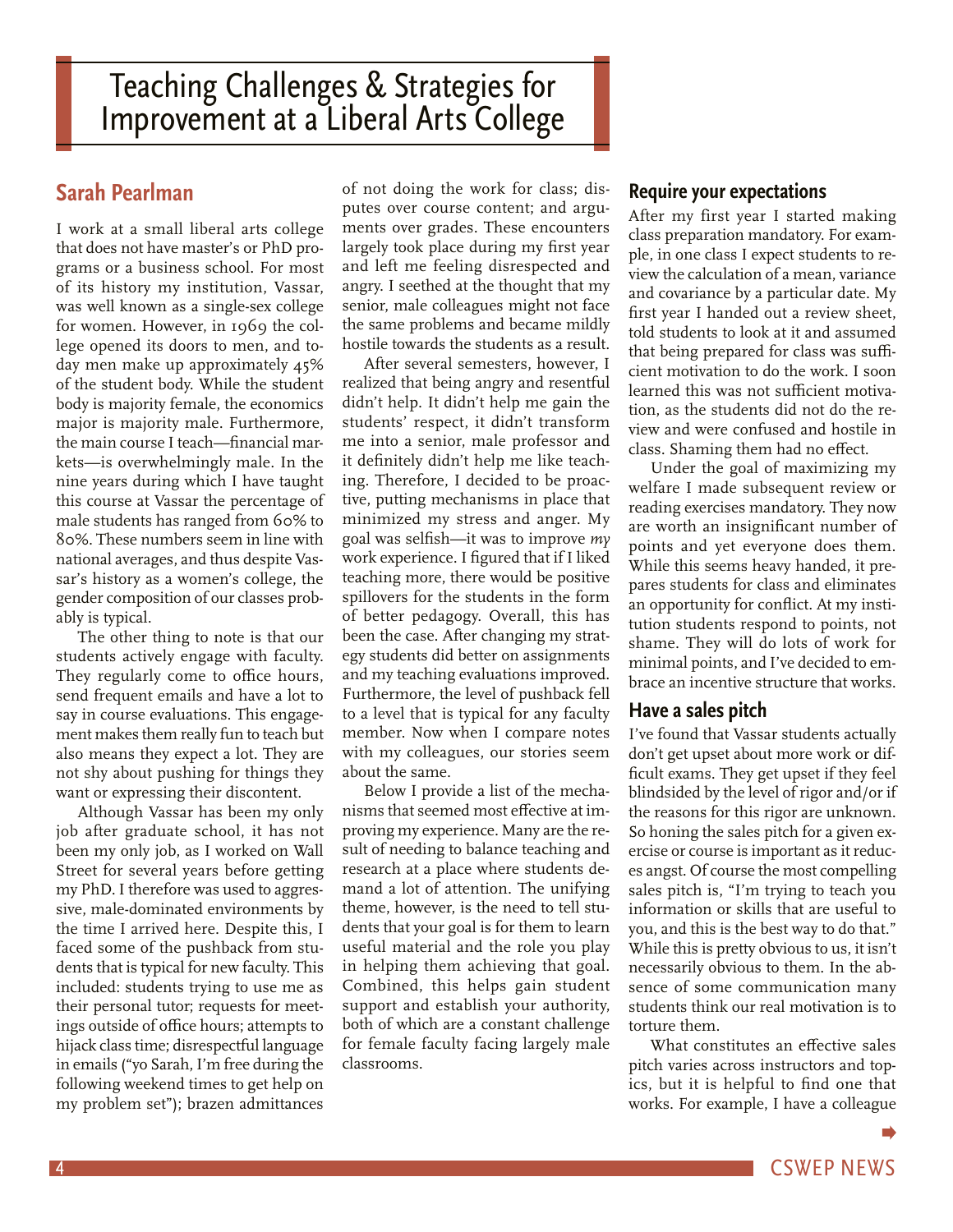# <span id="page-4-0"></span>**[At a Liberal Arts College](#page-3-0)**

who comes from a European university system with a less generous grading policy than the US. He writes exams where 60% constitutes an "A." Initially the students were shocked by this and pushed back, arguing his class was unfair. In response he launched an informational campaign in which he told them about the style of his exams and grading. He also polled students anonymously about their perceptions of the level of difficulty and announced the results in class. After enacting this campaign my colleague's evaluations improved despite the fact that he did not change the level of rigor or his grading policy.

# **Enforce strict deadlines**

I have strict deadlines and only accept late work in the case of a documented emergency. This helps present the class as a professional environment where we respect deadlines and each other. It also eliminates an opportunity for students to challenge my authority. Finally, it limits opportunities for students to tell me more about their lives than is appropriate. This is important as a young, female professor who wants to avoid the "you should nurture me" phenomenon. If I don't hear potential problems, there is no scope for me to be nurturing or not. This also reserves these conversations for students who really face an emergency, in which case I work with the appropriate offices in the institution to help.

## **Set clear guidelines for office hours**

I think it's important to decide on an appropriate use of office hours and communicate this. For example, I try not to allow students to use office hours as a therapy or personal tutoring session. Both are more likely to happen to female faculty and are dangerous because they confuse students as to our role in their lives and erode respect. We are academic advisors, not counselors or tutors. All of our institutions have specialized services in these areas, and the students are better off if we direct them to those venues.

# **Explain what your job entails**

Most of our students don't understand what our jobs entail, and in particular, they don't understand that we do more than teach (ask the nearest undergraduate if they know the difference between an Assistant and Associate professor). As a result, they think that if we aren't in or preparing for class, we are doing something leisurely like golf. Because they think we either are thinking about them or golfing, they do not understand why we don't have time for their extraordinary requests. I think that what comes across as a lack of respect for our time is, in part, a lack of understanding about what we do.

I therefore have found that telling the students what else I have to do, mostly with regard to research, makes them more respectful of my time. Specifically, following great advice from colleagues I started telling students about research activities. I find any excuse to tell them about conferences or talks and incorporate useful information from either into classes. I mention deadlines as a way of explaining why I am not available, and I shamelessly talk about my own research in class. Of all of the strategies listed, talking about research has had the highest payoff. Students went from telling me when they were free to thanking me for coming to office hours! It's been more difficult to maintain this appreciation for my time now that the pre-tenure stress is gone, but it still remains much better than when I first started<sup>1</sup>

# Warming Up the Climate in the Classroom Challenges, Strategies and Rewards

# **Lisa Saunders**

Sharing what I know and learn with my colleagues and my students is my favorite part of being a professor. My research challenges and findings, colleagues' research, workshop and conference presentations and news reports are sources of great excitement to me, and I often use them in the classroom. Students attuned to that enthusiasm are the most attentive and supportive. Over my career, I have learned a few ways to inspire students to participate in my courses at a fairly high level of academic and social engagement, but not all of them have been receptive.

 I came to UMass right out of graduate school in 1987. Although I had been a TA and a tutor, I was not prepared to teach at the university level or to be the main authority figure in the classroom. The University's Center for Teaching and Faculty Development provided new faculty a half-day workshop that was largely about student demographics, academic regulations and time management. Now called Teaching Excellence & Faculty Development, the center has grown in its mission staff, expertise and offerings. I have attended dozens of workshops, primarily focused on teaching effectiveness, student learning and classroom climate. The workshops have been valuable. They have made me a better teacher and have made my job easier. But the classroom climate for me, an African-American woman, has remained a bit chilly. To come to learn to live with this, I have had to internalize two facts. First, teaching is caring labor that can be performed really well by faculty who are women and men. Second, at my institution, teaching and service are not valued for promotion in the same way as research is. Newly appointed faculty have to become efficient, comfortable teachers really fast.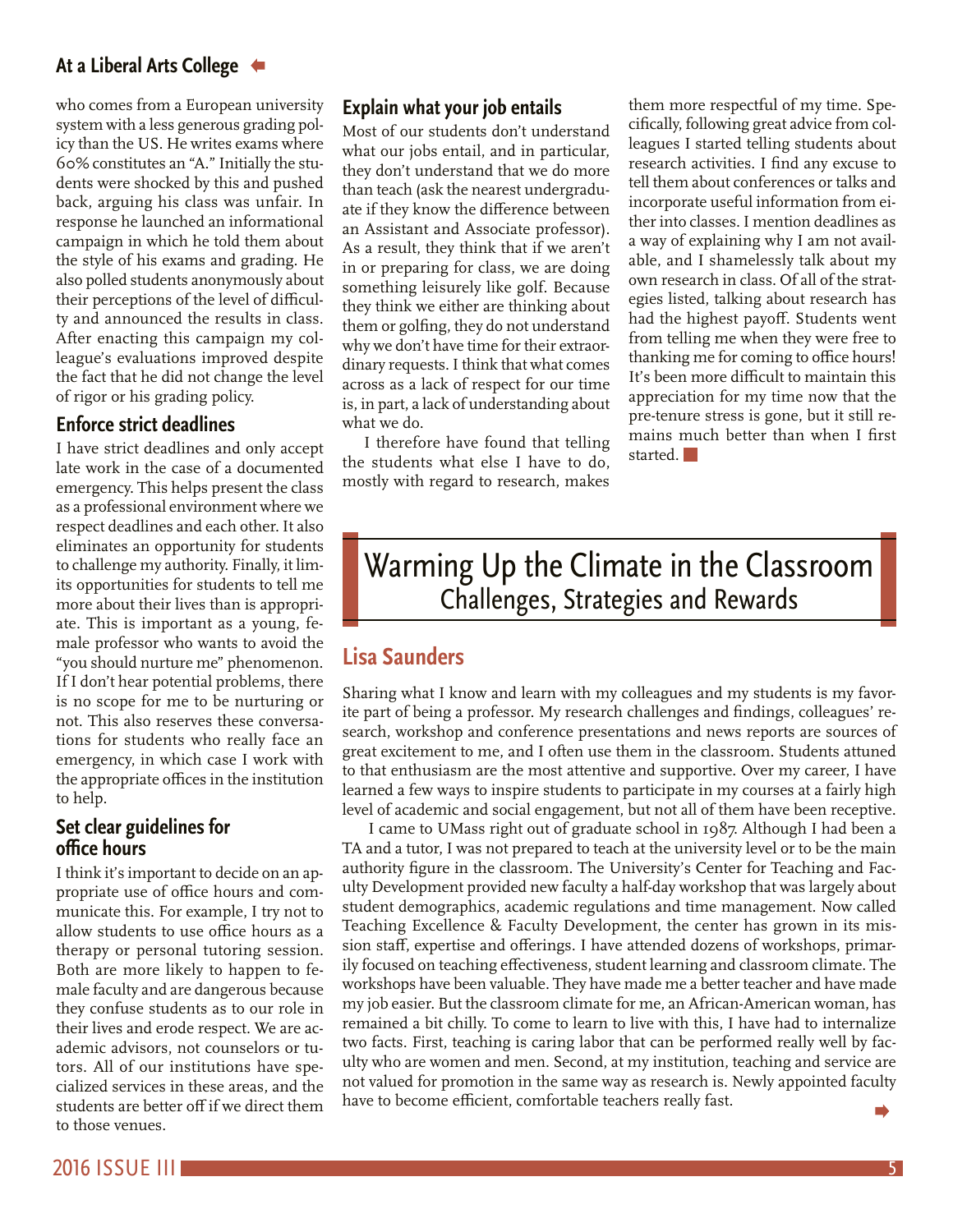## **[Warming Up the Climate in the Classroom](#page-4-0)**

My early experiences varied based on class size. My first year as a professor was the most challenging, especially that first spring semester. Fortunately, I had a course reduction each semester the first year. Having filed my dissertation in August, I had little time to prepare to teach. Luckily for me I had one small course section in microeconomics theory, a course for which I had been a TA a few times. Though it was challenging, the class was small (20 students) and the majority of students could see how hard I was working to make the material accessible and interesting. Though questions arose about how strict my grading seemed to be, they were easily resolved. To my knowledge, my qualifications were never questioned, but my evaluation scores were below the department average.

Spring semester I taught a labor topics course to over 110 students. There were only 13 women and the only nonwhite students I could identify were two Asian-American men. They all sat in the front. I suppose I had that deer-in-theheadlights look, because it was rough. About eight of the students sat in the back and talked loudly, rattled newspapers, made rude remarks to guest speakers and walked out before class was done. Some of them asked the department chair to replace me. They never spoke to me about their concerns. They told the Chair that I was "an incompetent token who needed to be replaced with a real economist." The Chair asked them to describe how I handled the material and they could not, they said, because they refused to attend with any regularity. She said they had a weak case and asked them to leave her office. After hearing this, I conducted a quick survey of the class that revealed (to my relief) the majority of students wanted me to take control. I learned that I could call security if student rights were being violated. In class I read aloud the security policy and I read the supportive peer comments. The troublemakers walked out. After that, things settled down—attendance fell significantly,

but disruptions ceased. My evaluations were way below average.

I have substituted for colleagues in large lectures with 100 to 300 students. These events have gone very well. On occasion, I've taught classes of 45–65 where problematic behaviors were in evidence, but not too extreme. I rarely teach courses over 25–30 now. The behaviors are less extreme: distractions and disrespect in class continue, as do complaints of unfair or inaccurate grading and the like. Someone seeks arbitration over grading at the Ombudsperson's Office almost every semester. I feel well equipped to handle most of these, and I try not to let the stress steal time and energy from my work. I try especially hard not to let it affect how I feel about the majority of students, who are cooperative and productive. My evaluation scores have never been above average, though I receive exemplary letters of support from honors students and exchange students. The University Administration acknowledges grade, gender and racial bias in the evaluations and recommends we use teaching portfolios to supplement evaluation scores used in promotion cases.

What observations and practices have helped me improve the climate and weather the challenges that still arise with grace and dignity? I apply what I know about the students and what I have been taught are good practices in the classroom. I'm told that all students expect women to behave more like caregivers and give male faculty greater respect for authority. I have tried to use demographic data about the skills, political and financial diversity of the students to inform the choices I make. I have had limited access to scientific facts about social skills or cognitive maturity. Most of this I have had to intuit from other youth—former students, my son and his friends. I have learned not to expect homogeneity in social and cognitive maturity. I now arrive in the classroom with a plan to survey that landscape.

On the first day of each class, I

introduce myself and the main topics in the course. In the process of introducing early material, I tell them why I enjoy being an economist and why I enjoy teaching the class. That first day I announce that we will not set behavioral guidelines because I am accustomed to respectful, productive classroom behavior. I describe my standards (and pet peeves) around attendance, meritorious participation, extra credit and make-up work. I conduct an anonymous survey the first day, asking students to describe their learning styles and strengths and weaknesses on specific skills we will build upon in the class. It is necessary to define terms such as critical thinking, linear and abstract reasoning for students to complete the survey. I use my survey results to design group (and individual) exercises and assessments and to identify extra resources needed.

I make sure the students know what they are getting into early in the semester (before it's too late to drop the class). Over the first two days, I reveal my assumption that economic policies can create different outcomes for different groups and my tendency to teach economics from a critical/normative perspective, and I share radical critiques of some basic theories and methods that we will use. I like previewing topics while setting the tone, and I think the students appreciate the honesty, balance and early attention to details.

I receive a lot of challenges to my credibility, authority and expectations every semester. In spite of the help I offer students inside and outside class, inappropriate and challenging behaviors occur. I receive a significant number of requests to forgive unexcused absences and late assignments, to give makeup exams and to make grade changes. Some students persist to the point of intimidation. These occur every semester. Two out of three semesters a student seeks outside arbitration from the Ombudsperson's Office. A brief survey of 15 colleagues shows me to be a statistical outlier. These complaints

[continues on page 11](#page-10-0)

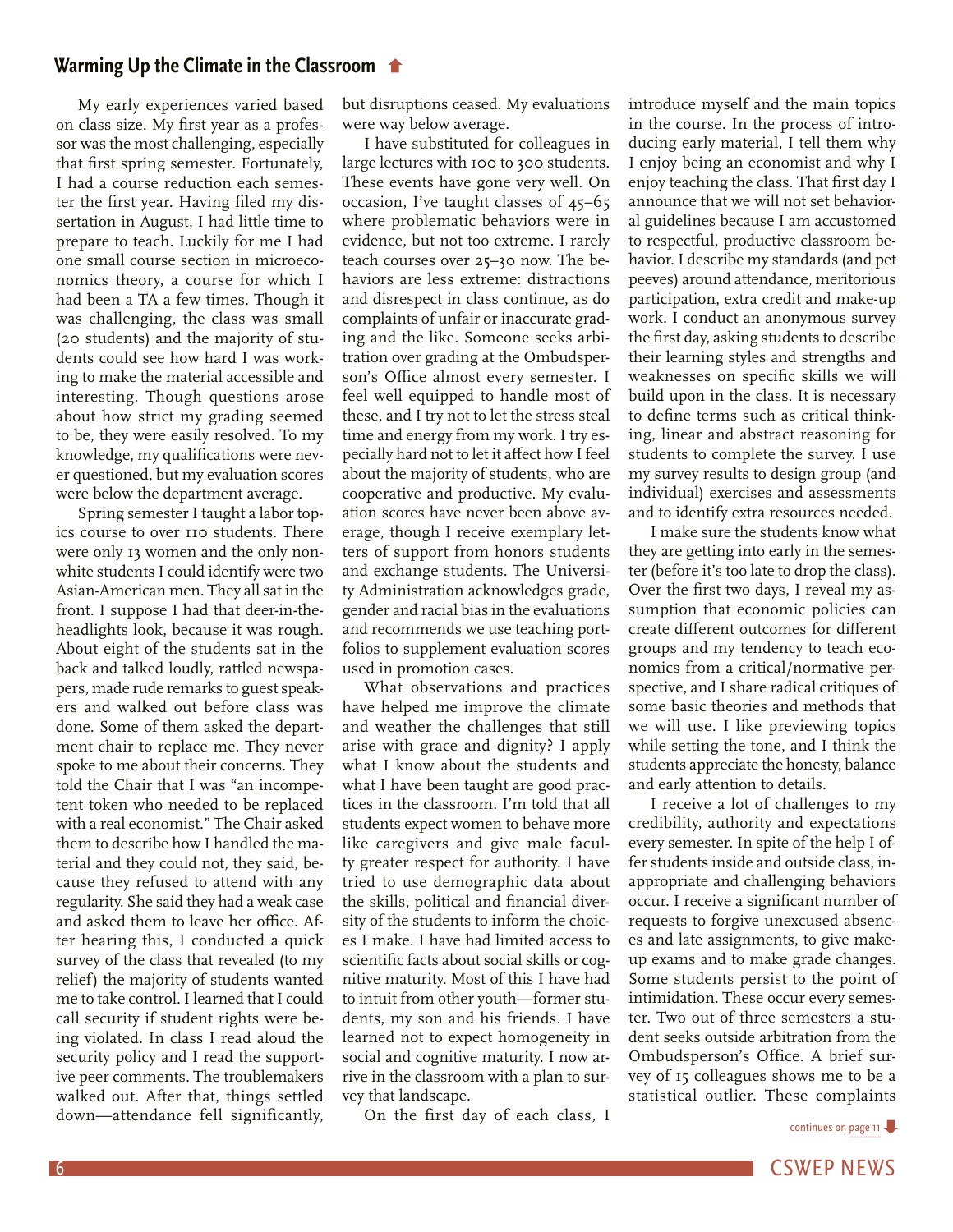smiles after that. Actually one student started to wear Illinois shirts in class). I also explain my job. (Remember that

Before I start to teach, I always introduce myself during the first class. I tell them I have my Bachelors in Economics from the University of Dhaka, and then I tell them that Dhaka is the capital of Bangladesh. I then ask them if anybody knows where Bangladesh is located. Very few students know, so I tell them where it is and tell them a little story about Bangladesh. Next I tell them

faculty member at UNI.

they are freshmen, and some think that "assistant professors" mean assistant to professors.) I tell them what I teach and that, before I came to Northern Iowa, I taught at Grinnell College for a year,

<span id="page-6-0"></span>Teaching Economics to Undergraduate Students as an International Faculty Member

# **Shahina Amin**

I am standing in front of a room full of students in the Department of Economics at the University of Northern Iowa (UNI) on a Monday morning at 9 am during the fall semester, about to teach an economics class. The students are mostly men, almost all Iowans. Many of them are seeing a brown person for real for the first time in their lives. And then I start to talk! Oh boy, there's this weird accent that they are hearing for the first time in their lives. Being fully aware of the surroundings, I start to teach my favorite subject—economics. I see that within a few minutes my students forget about this petite brown female professor with a funny accent and start to focus on the content. And pretty soon I forget that these students are seeing this strange person for the first time in their lives. We click and flow with the rhythm of economics. This has been my general experience as an international

the University of Nebraska at Omaha for a summer, and as a teaching assistant at the University of Illinois. I tell them that professors are required to do a lot of research and that I mainly study child labor issues and women's labor issues. I also tell them that our job entails a lot of service work as well. I remind them that all professors participate in research and service activities so that we can better help them learn.

I must say that my teaching experience has been quite positive, but there are a few strategies that I have adopted that helped me to overcome a few hurdles. Realizing that my accent could be a problem or could be seen as a problem, I address it the first day of class. I tell my Principles students that I realize that I have an accent, so if they want to switch to a different section they are most welcome to do so. I stress that I care about their learning and that it would not hurt my feelings if they were to switch sections. In my upper-division classes, I take a different tack. I say, "Welcome to global world. Pretty soon you will be dealing with people with accents when you go into the real world."

Early on I needed to take some disciplinary actions in my Principles classes from time to time. Students tended to talk in class, expected extra credit points, retakes of exams and so on. How would I deal with such expectations? I realize that not only I am a foreign brown person, I am a petite woman. I took the advice of a petite female colleague (at the time I joined Northern Iowa she was the only female professor in the department—she was white, but petite). Following her advice, I presented myself as a very rigid, inflexible professor (at least on the first day). I adopted a somewhat different strategy from hers. On the first day of classes, along with the syllabi and other materials, I give a handout that I call "Rules." I do

this only in my Principles classes. In that handout, I lay out everything; for example, talking in class is prohibited. I have also realized that if I do not firmly take action during the first week, this will affect my performance and their performance throughout the semester. I tell them that I will prepare a seating chart, so they should pick a seat where they would be comfortable and where they would not be tempted to talk. I also tell them if they insist on talking, I will warn them twice; the third infraction, I take points off. It always works. In my "Rules" sheet, I mention a few other inappropriate behaviors, such as coming to class late, leaving class early and texting in class. I follow the same procedure as I do for talking: two warnings, then I take points off. Setting out my expectations upfront always works for me, and I actually never have had to take points off.

Seating charts have helped me in other ways too. Consulting the seating chart helps me to remember students' names. Once I start to call them by their names, they become conscious and connected, and class disturbances decrease.

I have tried to understand my students better by breaking down some barriers. I believe if they know me well enough and I know them better, we can create a classroom environment that will boost learning. Each and every semester, I set up a one-on-one meeting with each student. I do not make the meeting mandatory, but I highly encourage it. Most students come by to see me. It is amazing how much I get to know them during these meetings. I discover why they picked UNI, why they chose to take economics and what they enjoy doing outside of class. I ask high-performing students how they study and share that with students who are struggling. Students also ask me personal questions —why did I choose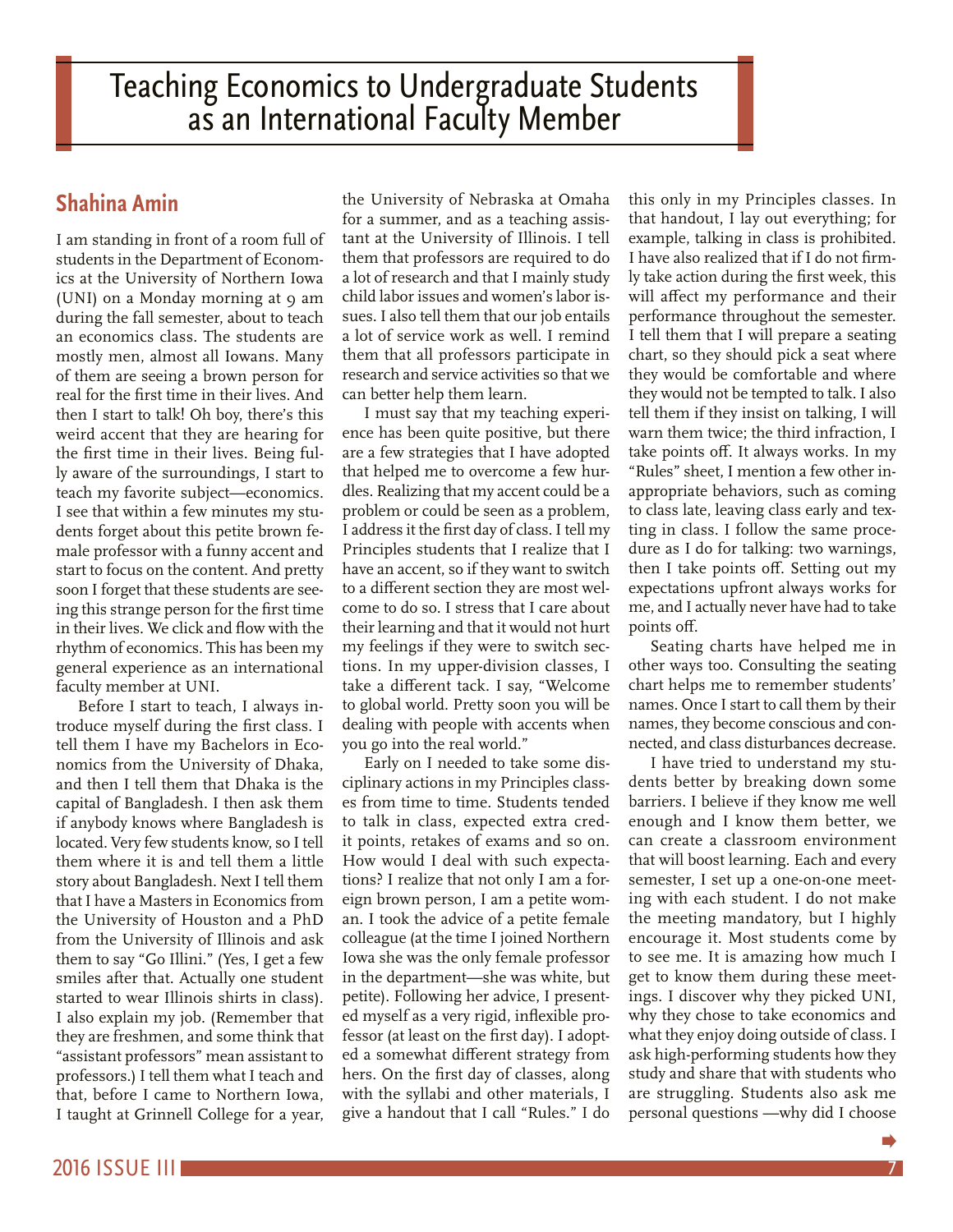## <span id="page-7-0"></span>**[International Faculty Member](#page-6-0)**

to study economics, why did I become a college professor, how do I balance work and family and how frequently do I go back to Bangladesh to see my family. I really enjoy these conversations and have made life-long friends as a result.

Requests for make-up and/or conflict exams as well as bargaining for more points are probably more common for female professors. I am no exception. I lay out my rules clearly in the syllabus. But even then, I get requests. One approach I have started to take (thanks to a colleague of mine for the advice) is to give a set date at the end of semester for any make-up exam. Generally, the students who have requested a makeup exam have already dropped or withdrawn by that time. I do get some genuine cases at the end of the semester. I generally make exceptions for students in University-sponsored activities and/ or in service duty. But I announce that

in my syllabi also. Regarding bargaining for extra points: most of my tests in my Principles classes are multiple choice, and part of the tests in my upper-division classes is multiple choice; the rest is problems and/ or graphs with some explanations. There is little room for bargaining for extra points.

There have also been times during an exam or a quiz when a student would ask for the meaning of a certain word implying that I use this word because I am "foreign." So I announce in advance that all the questions have been checked and re-checked for clarity by many professors. That keeps them quiet.

I teach Labor Economics as an elective to juniors and seniors. I love teaching this class, but it does present a few challenges. I always think twice when I teach topics such as immigration and discrimination. When I teach discrimination, I keep repeating that this is Gary Becker's theory, not mine, or this is what George Borjas has said! Even to this day, when I teach these topics I am very careful.

Sometimes in the past I became confused by certain student behaviors, for example, eating in class, putting one's feet up on the desk and addressing professors with the word "hey." Such informal behavior is not common in Bangladesh. I often ask my colleagues whether a behavior is "cultural" or "generational." Depending on the answer I get, I deal with the situation the same way my colleagues would.

After over 20 years of teaching experience, I can say that, although there have been a few hurdles, students really appreciate when I care, when I am fair, when I am prepared and when I know my material. What has worked for me is my love, caring and respect for my students, *ceteris paribus.*

# Some Advice on Teaching Economics

# **Shinyi Chou**

I majored in Economics at National Taiwan University and then went to Duke University, where I received my PhD in Economics. My first faculty appointment was at New Jersey Institute of Technology, where I taught economic principles to undergraduates. I have been a faculty member at Lehigh University since 2003. My research focuses on health economics, and I have been teaching undergraduate applied microeconomics and both undergraduate and graduate health economics. The Economics Department at Lehigh is part of the College of Business and Economics, and thus our teaching emphasizes applying economics to solve real world problems.

Teaching economics can be challenging, especially for instructors like me who are not native English speakers and are not familiar with secondary education in the US. At first, lecturing in class was the only way of teaching I knew. I would write down every word I plan to say and rehearse my lecture several times before class. I still rehearse my lectures as it is tremendously useful: I not only review the course material but also think about the delivery, such as the size or locations of the equations and graphs on the PowerPoint slides. I have not gotten comfortable with jokes or casual chatter in class, so I always prepare extra material so I never run out of things to say. Teaching the same material over and over helps me notice where students have troubles and how I can better pace my lectures. Each year I will fine-tune my material and try new ways of teaching. For example, I will add new questions, find new movie clips for students to discuss in class or change the homework assignments.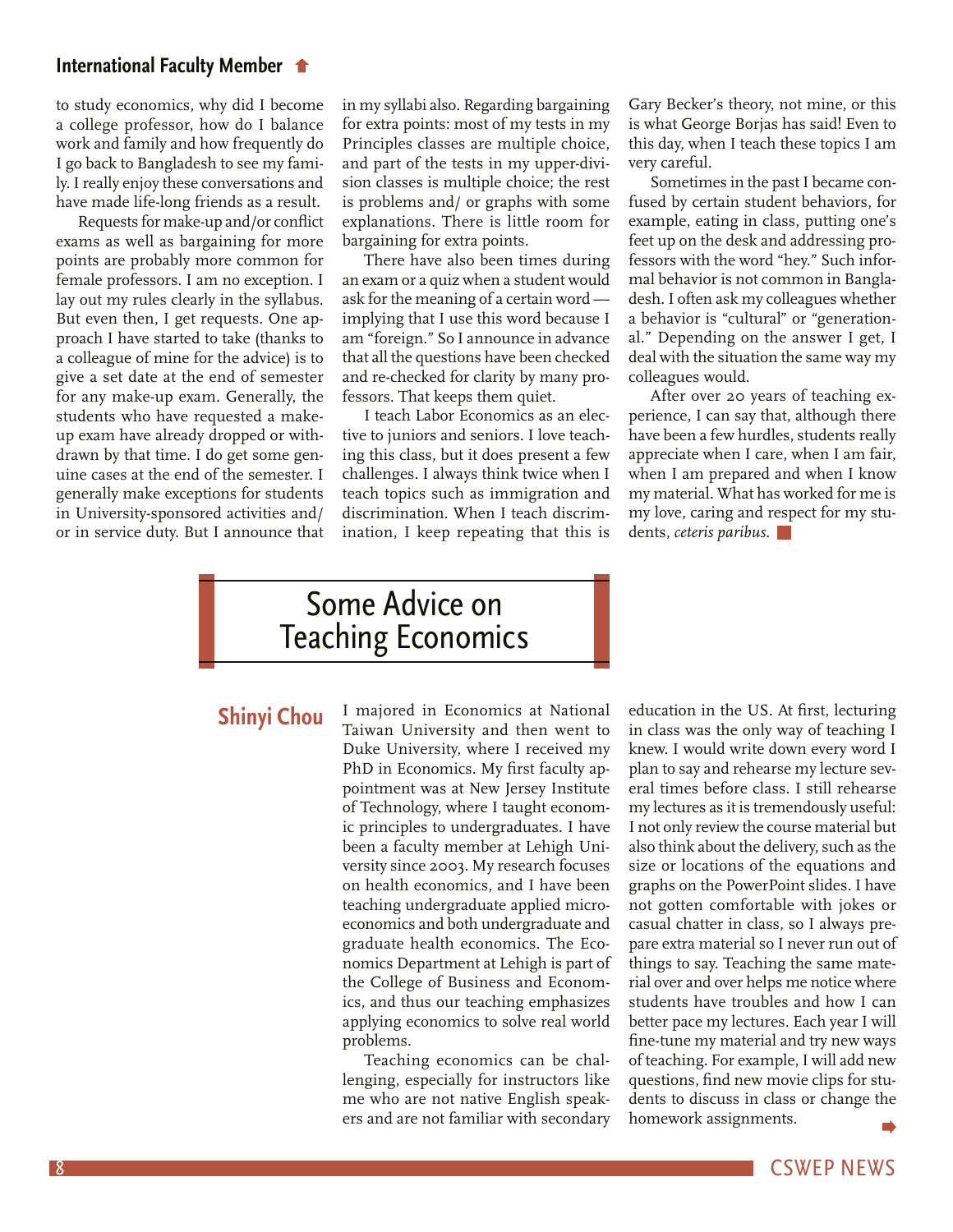## **[Some Advice on Teaching Economics](#page-7-0)**

One thing I noticed during my first year as a teacher was how disparate the students' mathematical backgrounds were. The Applied Microeconomics course is a required course for business majors, and some engineering students like to enroll in this class too. Equations and curves in the course material, while easy for students with enough experience in algebra and calculus, can be daunting to others. Having a lecture at the beginning of the course to go over important mathematical concepts such as the XY-plane, basic calculus and exponents can help the students get prepared. I assign questions in the homework and tests that focus more on concepts and less on math so students lacking mechanical skills will not be penalized unnecessarily. A balance needs to be achieved with respect to use of math since students still need to know how to reason with equations and models, and I need to help students who are interested in studying more economics get prepared.

It is hard to teach undergraduates economic models as they lack experience in reasoning with abstract concepts. Using some props can sometimes help students to grasp those abstract concepts. For example, some students have difficulty linking utility functions of multiple goods to their indifference curves. I use Lego blocks to build the utility function surface; different colored blocks correspond to different levels of utility, and I flip the construction to show how the indifference curves look like. The students find it interesting and funny too.

Using real-life examples, especially ones the students can relate to, always helps. Questions, props and in-class activities help students stay engaged and interested in the topic. Every year I would bring a box of mini muffins or doughnut dots to the classroom to demonstrate diminishing marginal utility. I start by asking for a volunteer to come and have a muffin. After he eats each muffin I will ask him to rate how much he enjoys it, which of course becomes

less satisfying (after two or three rounds the volunteer usually asks to get some water). Also, whenever I watch a movie or see a story forwarded by others, I write it down if it is relevant to my teaching. After teaching a class for a few years I will have enough anecdotes to use. Strategic placement of movie quotes during the class helps the students stay awake in the afternoon.

Managing two sections of 50 undergraduates each week can be daunting even for experienced teachers. Occasionally a student would not attend lectures but came to office hours asking me to explain everything over again. Sometimes students used laptops or ipads during my lecture, although it is not clear if they were taking notes or reading their own stuff on the Internet. These could be distracting behaviors and affect other students who want to learn from the class. Therefore it is important to explain my expectations and define rules clearly in syllabus and during the first class. I use sign-in sheets and count attendance as part of the final grade. I allow students to be absent for up to three times without penalty regardless of reasons. When the class ends, I check as students leave the classroom so students cannot sign in for others. It is more work, but it helps me recognize individual students.

Office hours can be exhausting, but it is a great opportunity to help students catch up so they will not fail the class, especially if you use the office hours efficiently. Sometimes a homework question may be more difficult than usual, and it will save you from repeating yourself during office hours if you explain it in class beforehand. Make it clear to the students that you will not solve the problems for them or go over the entire material during office hours if they miss the class.

My applied microeconomics class has several homework assignments, a midterm and a final exam. The students are graded based on their homework and test scores and their attendance. It is important to explain the grading rules clearly and hand out assignments on time. It could be frustrating when students prefer to use their creativity to come up with unreasonable excuses for extra points or make up exams, but more often students do need some help. Trust your students and accommodate their needs, especially in the hypercompetitive climate in universities everywhere.

I teach two health economics classes, one for undergraduates and the other for PhD students. Teaching these courses is quite different from applied microeconomics. Certainly there are basic concepts and models that apply at any time, but health economics is closely intertwined with healthcare policies, which are convoluted and constantly changing. It is a challenge to have to constantly update the course material as health policy changes. It also makes teaching the course quite enjoyable: the topics are very relevant to everyone's daily lives, and it can be quite satisfying to see students find their own answers and discuss them, especially when students have different views.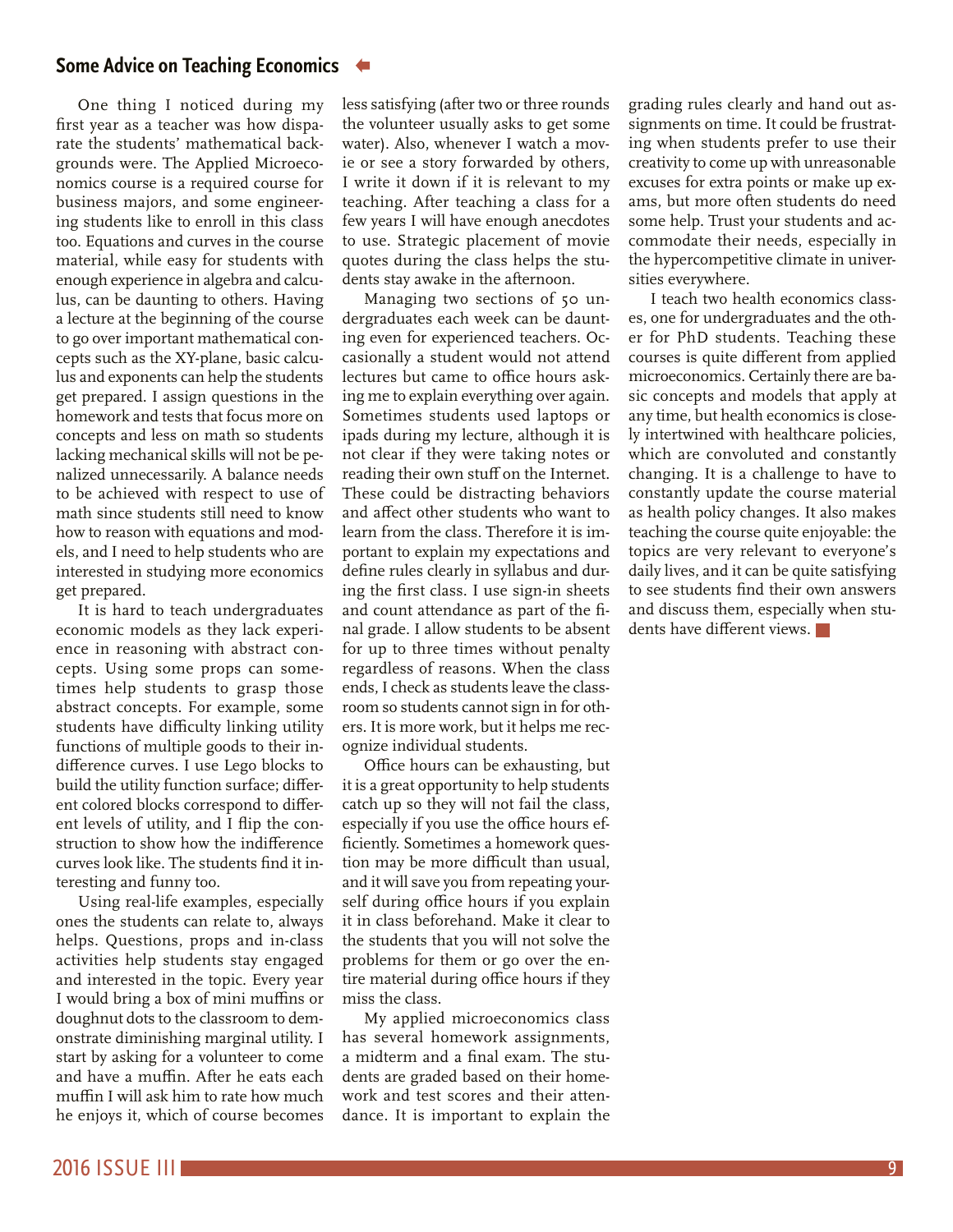# <span id="page-9-0"></span>Mind the Gap Addressing Gender and Racial Disparities in Economics

As we began our positions as economic research analysts at the Federal Reserve Bank of New York, both of us noticed that we were two women in a department of mostly men. Our experience reflects the larger and persistent issue of gender disparity and attrition in the field of economics, often referred to as the "leaky pipeline." While over the past 20 years the share of total female undergraduates has grown to over 50%, their share of economics degrees has remained stagnant at 35%, according to the CSWEP **[annual report](https://www.aeaweb.org/content/file?id=1914)**. The end of the pipeline shows further attrition in 2015 women held only 12.2% of tenured full professorships at PhD-granting institutions.

Racial disparities in the field are similarly disheartening. For example, in 2014 Black and Hispanic students only received **[8.3% of doctorates in econom](https://www.aeaweb.org/content/file?id=1914)[ics](https://www.aeaweb.org/content/file?id=1914)** despite **[earning 14% of Bachelor's](https://www.aeaweb.org/content/file?id=426)  [degrees in economics](https://www.aeaweb.org/content/file?id=426)** and constituting roughly **[30% of the undergraduate pop](http://nces.ed.gov/programs/digest/d13/tables/dt13_306.10.asp)[ulation](http://nces.ed.gov/programs/digest/d13/tables/dt13_306.10.asp)**. Concurrently, Black and Hispanic faculty held only **[4% of tenured](https://www.aeaweb.org/content/file?id=426) [full professorships](https://www.aeaweb.org/content/file?id=426)** at PhD-granting institutions.

Our exposure to economic research at the New York Fed has given us insight into possible leaks in this pipeline. Notably, the field of economics is becoming ever more technical and quantitative. As data proliferate and econometric techniques advance, economists are increasingly called upon to understand advanced math, statistics and computer science. Both of us soon realized how much influence our undergraduate preparation would have on each of our decisions to pursue graduate school. While Emily's math background prepared her for applying (despite delayed exposure to economics), Nicole didn't realize until after graduation that economics PhD programs require a more quantitative background

than she had.

These personal experiences reflect larger disparities at the undergraduate level that spill over into the economics pipeline. Women and students of color are underrepresented in STEM and computer science courses. For example, from 1995 to 2006 the **[propor](https://www.aeaweb.org/content/file?id=433)[tion of math degrees](https://www.aeaweb.org/content/file?id=433)** awarded to Black and Hispanic students was static at 12% even though their share of total Bachelor's degrees rose from 14% to 18% over the same time period. These gaps are due to systemic barriers to advancement that women and people of color face. As just one example, **[research](http://www.nytimes.com/2013/10/06/magazine/why-are-there-still-so-few-women-in-science.html?_r=1)** suggests that women and students of color are socialized to think they are less proficient at math. Furthermore, students of color are **[less likely to have access](http://files.eric.ed.gov/fulltext/ED509653.pdf)** to advanced math courses in high school.

Therefore, while the field of economics is becoming more quantitative, systemic disparities that deter many women and people of color from pursuing quantitative educational paths translate into a less diverse pool of candidates applying for and being accepted into economic research assistantships and PhD programs. Once accepted to graduate school, any student who did not focus their undergraduate education on advanced math courses may have to do the hard work of catching up to strengthen their quantitative and technical skills. Because of the reasons we describe above, this burden may be systematically more likely to affect women and students of color. This is not a reflection of who is innately capable. Rather, it is a reflection of access – who is being encouraged to enter the field and offered the tools and training it takes to advance.

Although issues surrounding access to quantitative preparation at the undergraduate level do not solely determine the gaps in academic economics, they

# **Nicole Dussault Emily Eisner**

must be addressed. Here, we present a list of a few suggestions, sourced over time through conversations with peers, that we believe could help universities encourage and prepare more women and students of color to pursue careers in economic research:

1. Undergraduate students in economics should be systematically informed of the coursework needed in preparation for graduate school. Not every economics major includes the rigorous math and advanced statistics courses that economics graduate programs require. Because of the current disparate state of the field, women and students of color may not have peers and mentors to inform them of the additional coursework they must take. Therefore, this information should be formally disseminated by the department, and the students who take these advanced courses should be academically supported.

2. Since women and students of color are underrepresented in undergraduate computer science courses, economics departments should host introductory coding workshops to expose them early on to different programming languages. Importantly, coding skills are often a prerequisite for research assistantships.

3. On that note, economics departments should also encourage women and students of color to engage in hands-on research. Working as a research assistant for an economist and completing an independent senior thesis are some of the best ways to gain the experience that graduate schools like to see, because they signal both interest and ability.

4. Economics departments can support underrepresented students by developing formal student-faculty mentorship programs that engage all faculty members (not just female faculty or faculty of color). Unfortunately, because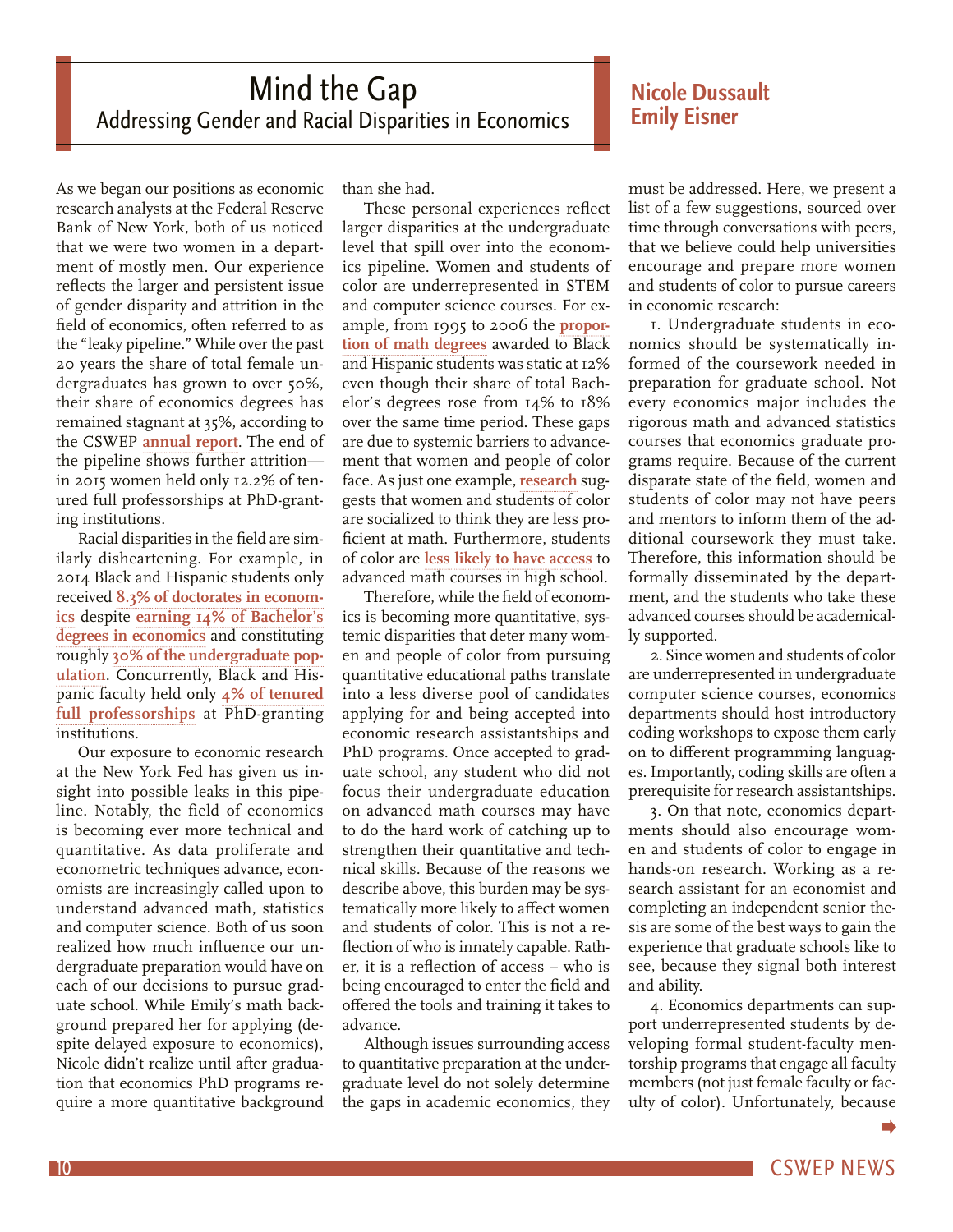# <span id="page-10-0"></span>**[Mind the Gap](#page-9-0)**

the majority of faculty are white and male, not all students may feel equally comfortable approaching faculty members for research positions or guidance on their own.

5. For the same reasons (as well as for other reasons beyond the scope of this article), economics departments should consider diversifying the composition of their faculty.

6. Undergraduate economics departments should establish groups such as a Women in Economics Association or Black Students in Economics. These groups can provide student mentors and help build the networks often necessary to be successful in economics. Student groups can also disseminate information on course requirements, research assistant positions and coding workshops directly to women and students of color.

We want to note that while we think these steps could have an impact, targeting the undergraduate level alone will not solve the gender and racial gaps in economics. Equity issues at the job market level, the co-authorship level and the tenure level are problematic as well. There are also numerous disparities in early childhood resources and education that prevent women and people of color from entering economics or other quantitative fields. It is necessary to think about how someone's access to any educational or career path may be impacted uniquely by their race, gender, sexuality, religion, class, ability and any intersection of these identities.

Ultimately, while addressing these issues of racial and gender equity and accessibility in economics is important in and of itself, reversing underrepresentation is imperative to the quality of academic work and its implications for policy analysis and implementation. The inclusion of women and people of color in economics has a bearing on what issues are considered, prioritized and addressed. Since beneath all economic research and policy prescriptions is a set of values and beliefs about

the way the world is structured, bringing diverse voices to the table is the only way to conduct research and policy with just and equitable impacts.

*Nicole Dussault and Emily Eisner are former Research Analysts at the Federal Reserve Bank of New York. The views expressed in this piece are their own and do not necessarily reflect those of the Federal Reserve Bank of New York or of the Federal Reserve System.*

# [Warming Up the Climate in the Classroom](#page-4-0)  $\bullet$  continued from page 5

have become so predictable that I feel equipped to handle most of them well. I've taken steps to reduce complaints and eliminate plagiarism on out of class assignments.

I am a harsh grader of attendance and participation, but I allow students to have two unexcused absences and I allow them to participate in office hours or by email. I also allow students to write short papers to add extra credit to their grades. When students complain about attendance, participation or other grading problems, I remind them about the extra-credit option. I provide grading rubrics for all major writing assignments. I hand out and review practice quizzes and practice exams in advance of the assessments. I use an online blackboard system to grade work done outside class that detects plagiarism. Plagiarism is way down and my grade distribution is way up. Attendance is perfect most days. My evaluations remain below average.

Inappropriate behaviors and comments in class are often unintentional and/or born out of immaturity or insecurity. Realizing this has helped me respond compassionately on the spot. Often it becomes a teachable moment, a chance to provide information and advice. I try to cultivate a self-effacing demeanor: well meaning, willing to go the extra mile, imperfect (will admit mistakes, look up answers to questions when necessary). I assume good intentions and position myself more as an adviser: "You wouldn't want people to think you are biased or misinformed…." In extreme circumstances, I might have to ask whether a comment was supposed to be a (bad) joke and may request an apology to any of us offended. One semester a student felt compelled to check my facts on his laptop, so I converted him into our official classroom fact checker.

Most of what I've learned about being a good teacher I learned from my students. I learned not to paint them with a broad brush—to give everyone the benefit of the doubt. If I observe a troublesome pattern, I discuss it with the student privately. I use their diversity in social and cognitive development to help all of the students learn better practices for classroom behavior and engage with the material up to their capacities. I treat students as adults even though I don't expect them to always behave that way. I review skills they need to succeed and any pet peeves I have early and often. I'm fair but don't make exceptions except for truly exceptional circumstances. I have to protect my time and emotional energy as I need it for my research and (lots of/way too much) service.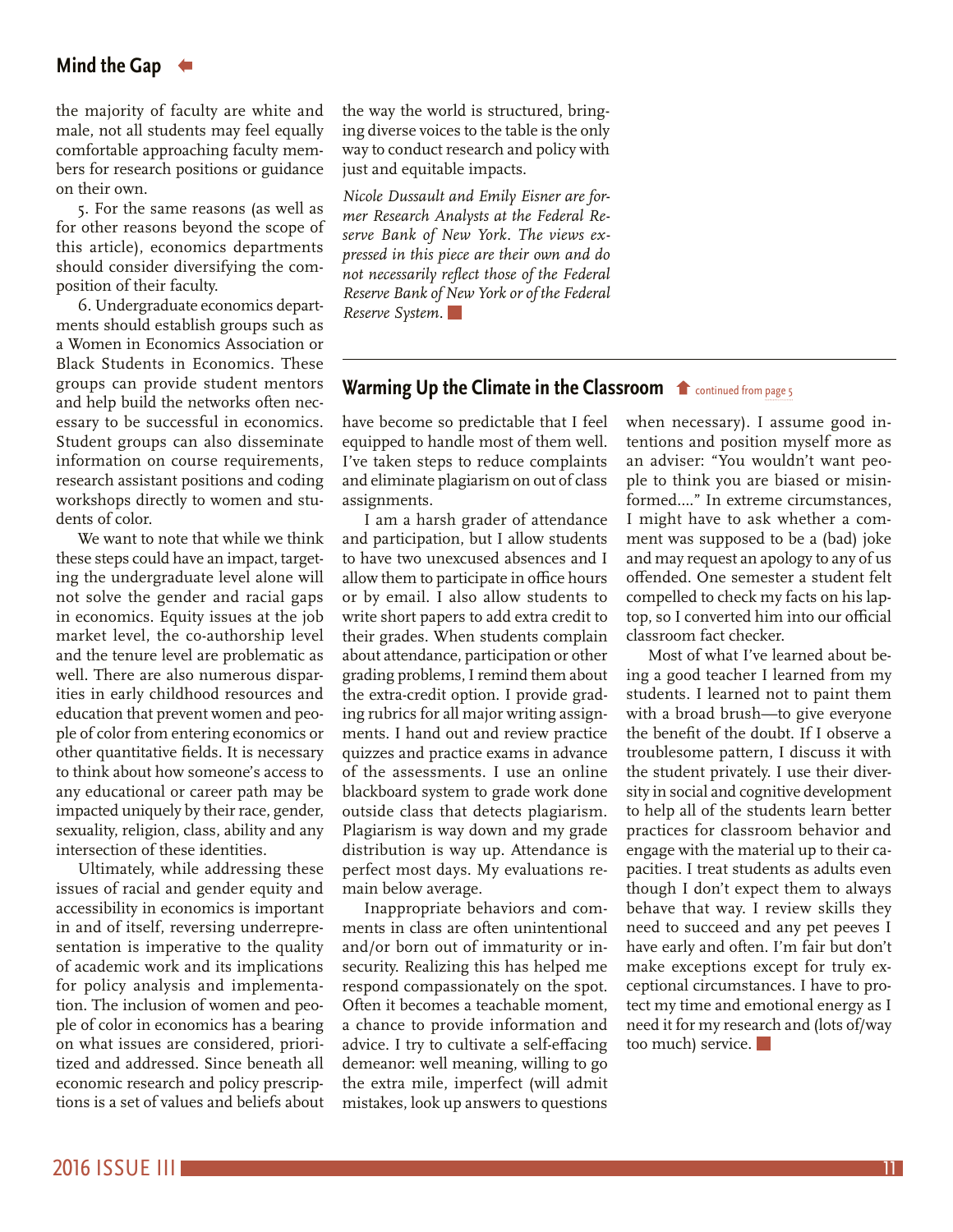## <span id="page-11-0"></span>**[Cecilia Rouse Receives 2016 Carolyn Shaw Bell Award](#page-0-0) the continued from page 1**

Professor Rouse is a labor economist and is one of the nation's leading experts on the economics of education. Her research confronts questions of significant policy importance including investigating the effects of school vouchers and school accountability measures, measuring the labor market returns to community college, measuring discrimination, and studying new technologies in education. Dr. Rouse is lauded as a "mature thinker" and "careful empiricist" by her colleagues, and she has published numerous papers in the top general interest journals.

As demonstrated in the more than 10 letters from economists she has mentored—from undergraduate students, graduate students, and contemporary colleagues—Professor Rouse "has an extremely generous spirit" and shares her time to provide feedback, to support, to nurture development and dispense frank and sage advice to others. Dr. Rouse is someone who "very much leads by example," setting "a high bar for her own contributions."

In addition to her outstanding scholarship and mentorship, Dr. Rouse has dedicated significant time to professional and public service at the very highest levels. She is a senior editor of the journal *Future of Children,* a prior editor of the *Journal of Labor Economics,* a top field journal, and has served on the editorial board of many other journals in labor economics and the economics of education. Dr. Rouse has spent several years as Chair of the AEA Committee on the Status of Minority Groups in the Economic Profession (CSMGEP). CSMGEP's mission includes efforts to promote the advancement of underrepresented groups in the economics profession. She is also past Vice-President of the American Economic Association. In addition to her service to the profession, Dr. Rouse has taken on top policy positions in Washington, D.C., for two Presidents: one year as Special Assistant to the President as a member of President Clinton's National Economic Council and two years as a member of President Obama's Council on Economic Advisers. "As a contributor to the economics profession and society writ large, Ceci Rouse is an inspiration."

Dr. Rouse has furthered the status of women in economics as both a mentor and a model; she is cited as "an example of how an economist can lead a life that involves producing high quality academic research while also having an impact in the real world, and balancing such achievements with a concern for others who are entering the profession behind her."

Named after the first Chair of CSWEP, the Carolyn Shaw Bell Award was created as part of the 25th Anniversary celebration of the founding of the CSWEP and is given annually to an individual who has furthered the status of women in the economics profession through example, achievements, increasing our understanding of how women can advance in the economics profession or mentoring others. From most recent to first, previous recipients of the Carolyn Shaw Bell Award are: Janet Currie, Hilary Hoynes, Rachel Mc-Culloch, Catherine C. Eckel, Sharon Oster, Elizabeth Hoffman, Elizabeth E. Bailey, Anne Carter, Olivia S. Mitchell, Barbara Fraumeni, Claudia Goldin, Barbara Bergmann, Robin L. Bartlett, Margaret Garritsen de Vries, Francine Blau, Marianne Ferber, Eva Mueller, Sandra Ohrn Moose, and Alice M. Rivlin.

# **[Marina Halac Receives 2016 Elaine Bennett Research Prize](#page-0-0)**  $\bullet$  **continued from page 1**

information environment. She has developed theoretical models to study issues such as the structure and dynamics of employment relationships, the problem of how to motivate experimentation and innovation, and the design of fiscal rules to constrain government spending. Her work on relational contracting, which studies the optimal design of selfenforcing contracts in a principal-agent setting where the value of the relationship is not commonly known, opens up new areas of inquiry and suggests ways of making dynamic contracting problems with bargaining analytically tractable. In other work, she examines the credibility of management systems, and the role of reputation in maintaining high productivity equilibria.

In general, Professor Halac's work approaches complex, dynamic, non-standard agency problems with analytical rigor and generates implications for policy and for empirical testing.

Professor Halac received her Ph.D. in Economics from the University of California, Berkeley in 2009 and currently serves on the editorial boards of two journals. Her publication record is exemplary, and includes five papers in top-five journals. Her work is also well-cited and influential. In addition to her outstanding research, Professor Halac is described as "an award-winning teacher, a noted provider of public goods, and a spectacular colleague" who is much in demand as a speaker at seminars and conferences.

The Elaine Bennett Research Prize is given in memory of Elaine Bennett, who made significant contributions to economic theory and experimental economics during her short professional career, and who mentored many women economists at the start of their careers. Previous winners of this prize are: Emi Nakamura (Columbia University), Anna Mikusheva (MIT), Erica Field (Duke University), Amy Finkelstein (MIT), Monika Piazzesi (Stanford University), Marianne Bertrand (University of Chicago), Esther Duflo (MIT), Susan Athey (Stanford University), and Judith Chevalier (Yale University).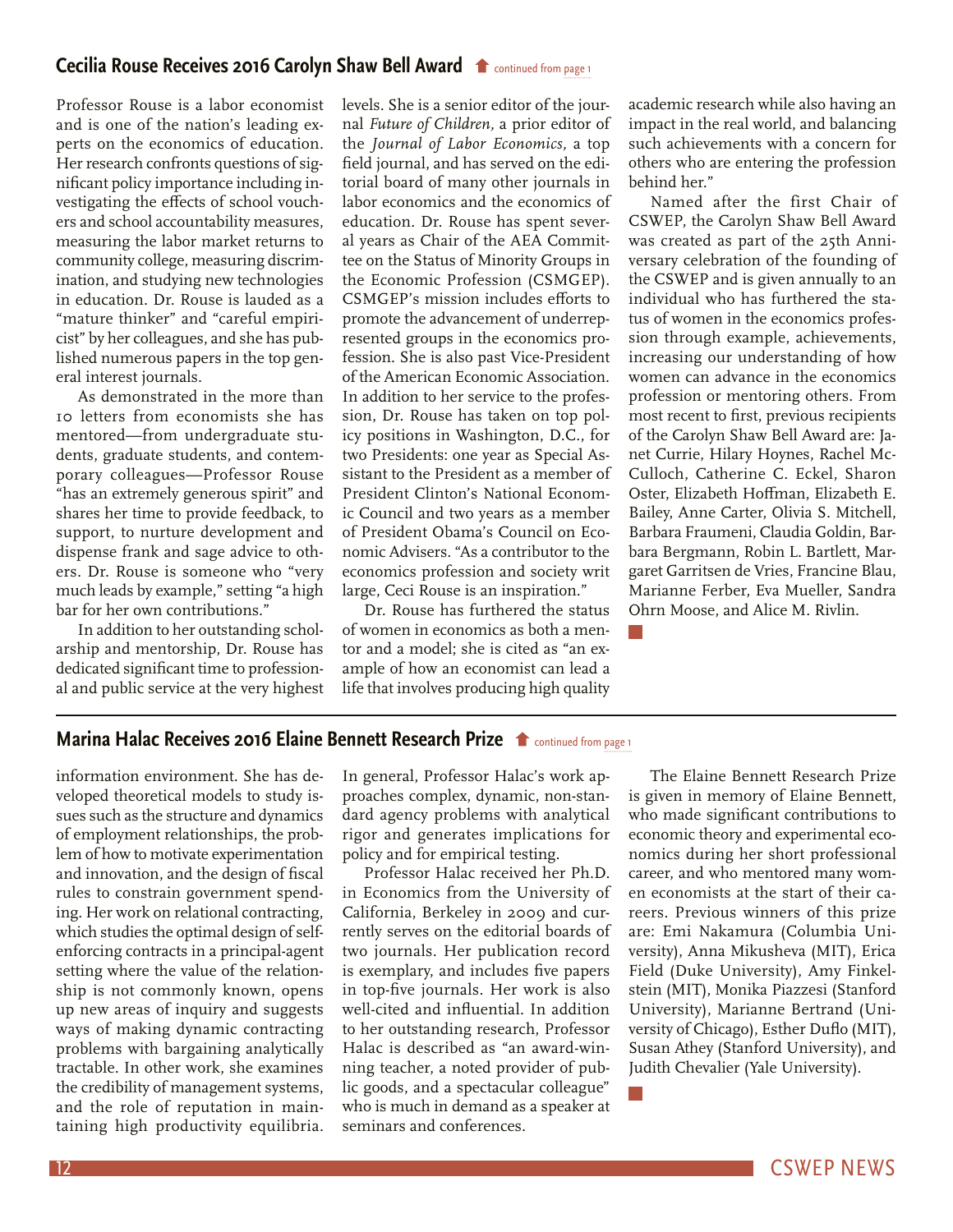# Calls & Announcements

<span id="page-12-0"></span>**Visit [cswep.org](http://www.aeaweb.org/committees/cswep/) for full details on each of the below opportunities, including submission guidelines for paper and application calls as well as participant, panelist and paper titles for currently scheduled sessions.**

# **CSWEP Paper Sessions at 2017 AEA Meeting**

*January 6–8, 2017, Hyatt Regency Chicago*

**Friday, Jan. 6, 2017 8:00 AM–10:00 AM Acapulco**

# **School Performance: Information, Choice and Interventions**

*The Effect of School Quality and District Administration on Housing Prices: Evidence from Changes in the Shelby County School System* 

Courtney Collins, Rhodes College, and Erin Kaplan, Rhodes College

*The Importance of the Decision Maker and Information in School Choice Decisions*  Kehinde Ajayi, Boston University, Willa Friedman, University of Houston, and Adrienne Lucas, University of Delaware

*Incentives for Effort or Outputs? A Field Experiment to Improve Student Performance*  Sarojini Hirshleifer, University of California–Riverside

*Do One-to-One Laptop Programs Improve Student Outcomes? Evidence from Mooresville's Digital Conversion Initiative*  Marie Hull, University of North Carolina-Greensboro, and Katherine Duch, Analyst Institute

**Friday, Jan. 6, 2017 2:30 PM–4:30 PM Acapulco**

# **Environment and Health**

*Transboundary Pollution in South-East Asia: The Impact on Air Quality and Health in Singapore from the Forest Burning in Indonesia* 

Tamara Sheldon, University of South Carolina, and Chandini Sankaran, University of South Carolina

*Congestion Pricing and Children's Health*  Emilia Simeonova, Johns Hopkins

University–Carey Business School, Janet Currie, Princeton University, Reed Walker, Berkeley–Haas School of Business, and Peter Nilsson, IIES–Stockholm University

#### *Adaptation to Climate Extremes in Developing Countries: An Analysis of In Utero Weather Impacts on Early-Life Health Outcomes*

Vis Taraz, Smith College, and Ben Fitch-Fleischmann, Oberlin College

#### *Shale Gas Development and Drinking Water Quality*

Elaine Hill, University of Rochester School of Medicine, and Lala Ma, University of Kentucky

#### **Friday, Jan. 6, 2017 10:15 AM–12:15 PM Acapulco**

# **Gender and the Economics Profession**

*Equal but Inequitable: Who Benefits from Gender-Neutral Tenure Clock Stopping Policies?* 

Kelly Bedard, University of California– Santa Barbara, Heather Antecol, Claremont McKenna College, and Jenna Stearns, University of California–Santa Barbara

#### *Professional Achievements and Gender Differences: Tracking the Economics Ph.D. Class of 2008*

Jihui Chen, Illinois State University, Myongjin Kim, University of Oklahoma, and Qihong Liu, University Oklahoma

*Gender Differences in Credit for Group Work*  Heather Sarsons, Harvard University

*Does Better Information Reduce the Gender Gap in Economics Majors?*  Cher Li, Colorado State University

**Saturday, Jan. 7, 2017 8:00 AM–10:00 AM Acapulco**

# **Energy and the Environment**

*Prices versus Social Nudges for Motivating Energy Conservation* 

Laura Grant, University of Wisconsin, Milwaukee

*Supplying Carbon Offsets: Participation of India's Manufacturing Firms in the Clean Development Mechanism (CDM)* 

Leslie Martin, University of Melbourne, and Kim Liu, University of Melbourne

#### *Knowledge Capital, Technology Adoption and Environmental Policies: Evidence from the US Automobile Industry*  Yichen Christy Zhou, Clemson University

*The Impact of Adaptation on Price vs. Quantity Instruments* 

Stephanie Fried, Carleton College, and Tamara Sheldon, University of South Carolina

#### **Saturday, Jan. 7, 2017 10:15 AM–12:15 PM Acapulco**

# **Gender and Education**

#### *Are Different Early Investments Complements or Substitutes?*

Maya Rossin-Slater, University of California-Santa Barbara, and Miriam Wust, Danish National Centre for Social Research

*Teenage Motherhood and Sibling Academic Family Trajectory or Spillover Effects*  Jennifer Heissel, Northwestern University and David Figlio, Northwestern University

#### *Education and Labor Market Consequences of Teenage Childbearing: Heterogeneous Effects Across Race and Socioeconomic Status*

Devon Gorry, Utah State University

*Graduated Driver Licensing and Teen Fertility*  Monica Deza, University of Texas–Dallas

### **Sunday, Jan. 8, 2017 10:15 AM–12:15 PM Regency C**

# **Gender Disparities**

*Does Family Leave Adversely Affect Women's Careers? Evidence from Tax Data and the Introduction of Paid Leave in the United States* 

Tanya Byker, Middlebury College, and Elena Patel, U.S. Department of Treasury

*Women's Inheritance Rights, Household Allocation and Gender Bias*  Shreyasee Das, University of Wisconsin– Whitewater

*Gender-Based Division of Marital Assets*  Jennifer Shinall, Vanderbilt University, and Joni Hersch, Vanderbilt University

*Shopping While Female: Who Pays Higher Prices and Why?*  Anne Fitzpatrick, University of Massachusetts–Boston